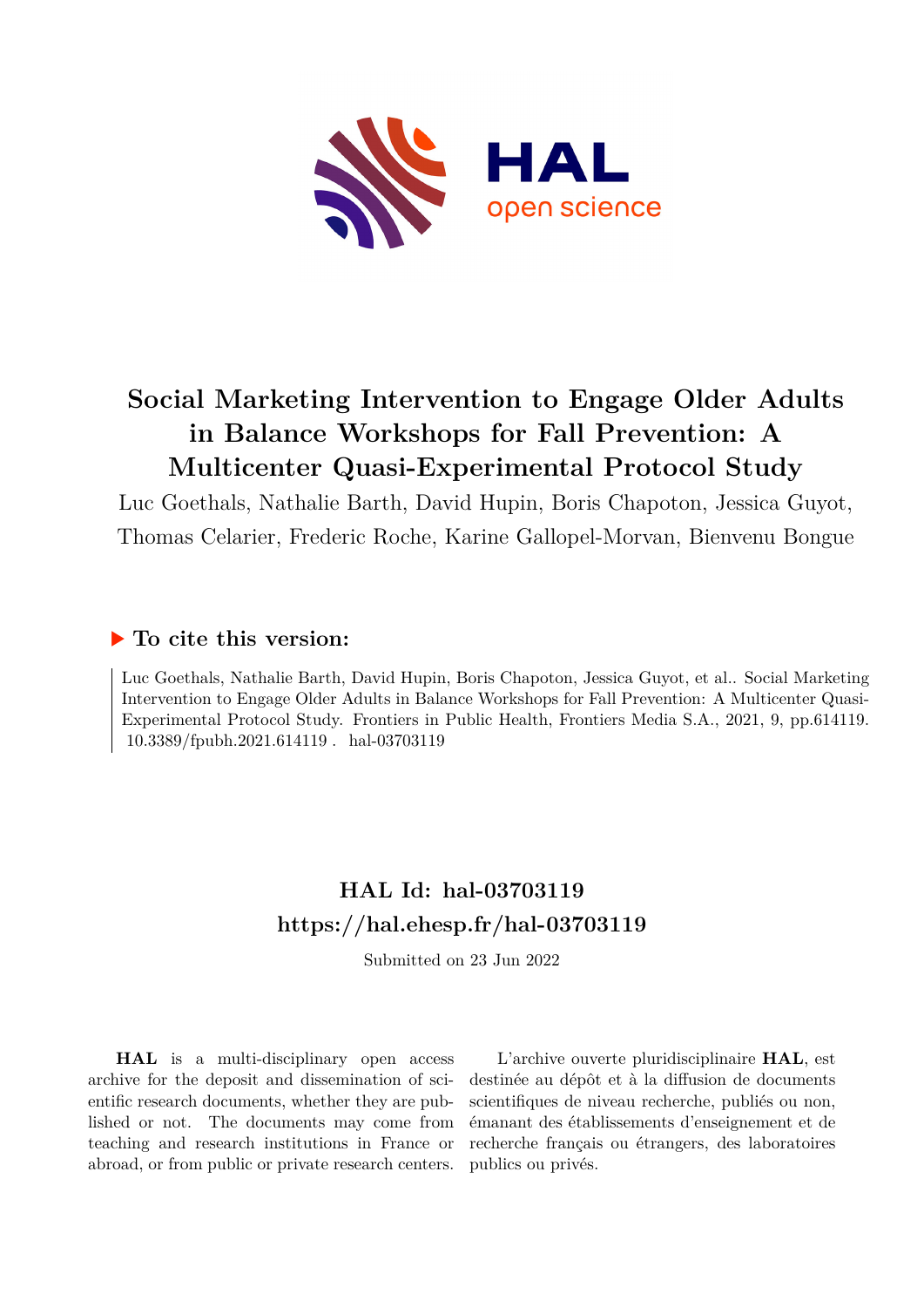



# Social Marketing Intervention to Engage Older Adults in Balance [Workshops for Fall Prevention: A](https://www.frontiersin.org/articles/10.3389/fpubh.2021.614119/full) Multicenter Quasi-Experimental Protocol Study

Luc Goethals  $^{1,2*}$ , Nathalie Barth  $^{1,2,3}$ , David Hupin  $^{1,2,4,5}$ , Boris Chapoton $^6$ , Jessica Guyot  $^{1,2}$ , Thomas Celarier<sup>2,3,7</sup>, Frederic Roche<sup>1,2</sup>, Karine Gallopel-Morvan<sup>8</sup> and Bienvenu Bonque  $1,2,9$ 

<sup>1</sup> Laboratoire SAINBIOSE, U1059 INSERM–Université Jean Monnet, Saint-Etienne, France, <sup>2</sup> Chaire Santé des Ainés–Université Jean Monnet, Saint-Etienne, France, <sup>3</sup> Gérontopole AURA, Saint-Etienne, France, <sup>4</sup> Service de Physiologie, Clinique et de l'Exercice, CHU de Saint-Etienne, Saint-Etienne, France, <sup>5</sup> Department of Medicine, K2, Solna Karolinska Institutet, Stockholm, Sweden, <sup>6</sup> Université Lyon, Université Saint-Étienne, HESPER EA 7425, Saint-Etienne, France, <sup>7</sup> Service de Gérontologie Clinique, CHU de Saint-Etienne, Saint-Etienne, France, <sup>8</sup> Ecole des Hautes Etudes en Santé Publique/EA 7348 MOS, Rennes, France, <sup>9</sup> Centre Technique d'Appui et de Formation, Saint-Etienne, France

#### **OPEN ACCESS**

#### Edited by:

Katherine Henrietta Leith, University of South Carolina, United States

#### Reviewed by:

Angela M. Goins, University of Houston–Downtown, United States Susan Patton, University of Arkansas, United States

\*Correspondence:

Luc Goethals [luc.goethals@univ-st-etienne.fr](mailto:luc.goethals@univ-st-etienne.fr)

#### Specialty section:

This article was submitted to Aging and Public Health, a section of the journal Frontiers in Public Health

Received: 05 October 2020 Accepted: 18 June 2021 Published: 14 July 2021

#### Citation:

Goethals L, Barth N, Hupin D, Chapoton B, Guyot J, Celarier T, Roche F, Gallopel-Morvan K and Bongue B (2021) Social Marketing Intervention to Engage Older Adults in Balance Workshops for Fall Prevention: A Multicenter Quasi-Experimental Protocol Study. Front. Public Health 9:614119. doi: [10.3389/fpubh.2021.614119](https://doi.org/10.3389/fpubh.2021.614119) **Background:** Falls affects one of three people after 65 years old, and it can lead to serious consequences. Scientific evidence point out that physical exercise is the most efficient way to prevent falls among older adults.

**Objective:** The main objective of this study is to determine if a social marketing program can increase the attendance rate of people aged 60 and over at group balance workshops.

Methods: This quasi-experimental multicenter study is being conducted in three French Regions (Loire, Haute-Loire and Rhône) over a period of 18 months. The Social Marketing Campaign will be done in three ways. Firstly, a Communication Campaign will take place in the two Test Areas but not in the Control Area. Secondly, flyers have been designed to be distributed by local partners. Finally, conferences for older people will be organized in the areas of intervention in order to reach the target audience for the program. The study will include people aged 60 and older who want to participate in the Balance Program.

Results: The Crédit Agricole Loire/Haute-Loire Foundation funded the study and the Jean Monnet University of Saint-Etienne reviewed it. The Ethics Committee of the University Teaching Hospital of Saint-Etienne approved and peer-reviewed it on September 6, 2019, under Reference Number IRBN622019/CHUSTE.

**Conclusion:** The results of this first study will demonstrate whether or not social marketing for promoting group balance workshops in the elderly will increase their attendanceship in adapted physical activity sessions, especially those that prevent falls.

**Clinical Trial Registration:** [https://clinicaltrials.gov/ct2/show/NCT04136938,](https://clinicaltrials.gov/ct2/show/NCT04136938) identifier NCT04136938.

Keywords: older adult, social marketing, prevention, fall, intervention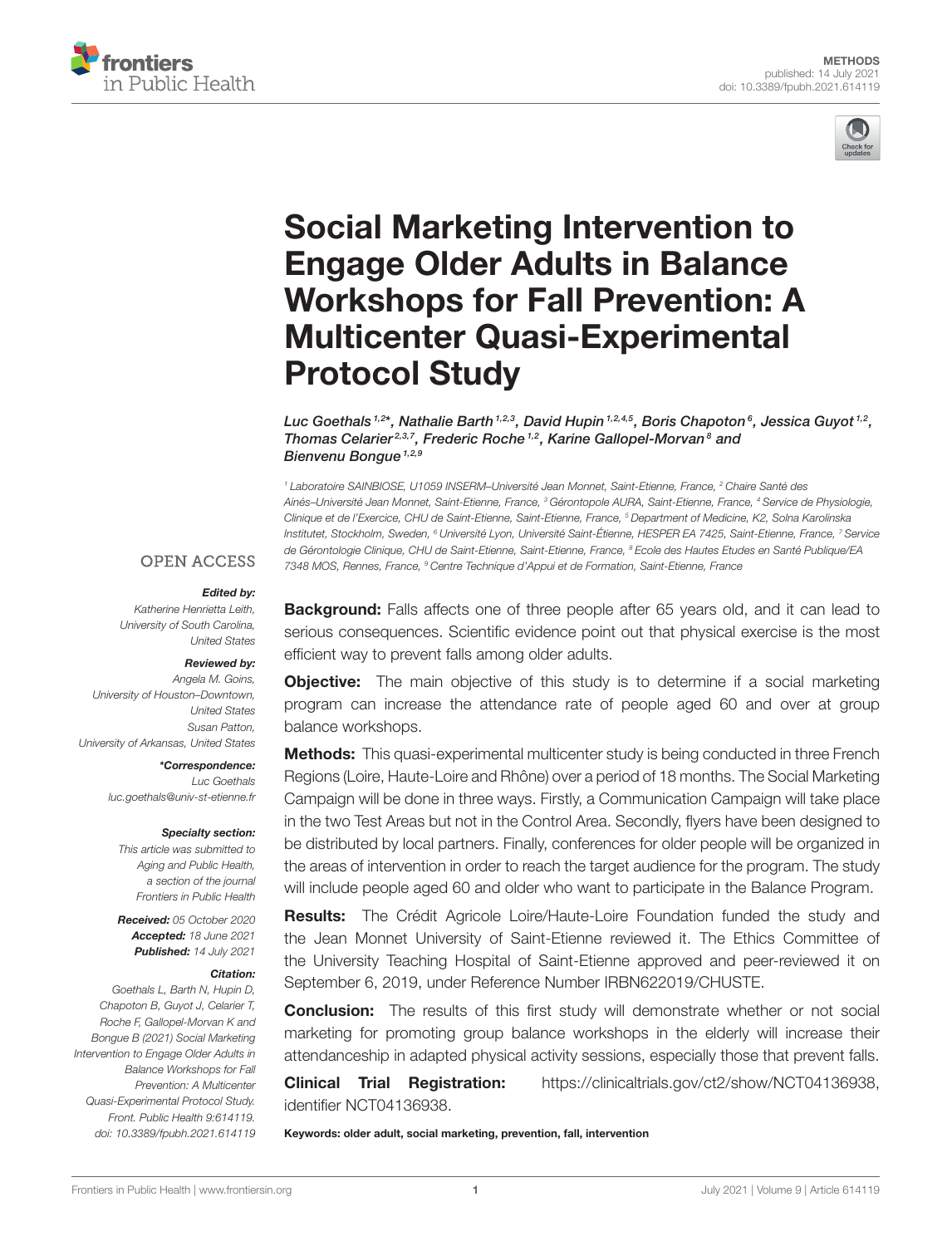## **BACKGROUND**

The global phenomenon of aging present several public health challenges.; namely the development of long term care, the creation of adapted environments for elderly [\(1\)](#page-8-0). Projections show between 2015 and 2050, that the proportion of over-60-year-olds in the world population will increase from 12 to 22%, representing about 2 billion people [\(1\)](#page-8-0). Life expectancy is increasing, and should be accompanied with the improvement of the quality of life through the preservation of functional activity, i.e., physical activity. It is important though to allow older adults to maintain their autonomy [\(2,](#page-8-1) [3\)](#page-8-2).

Falls remain a significant source of morbidity in people aged 65 in one out of three in this age group [\(4\)](#page-8-3). The association between PA and the risk of falling in elderly was recently evaluated by systematic review and meta-analysis. These analyses came out with the conclusion that the risk of being a recurrent faller (two or more self-reported falls over the follow-up period of 12–36 months) was 39% higher in older adults with the lowest levels of PA [\(5\)](#page-8-4).

Therefore, physical activity may be the most effective method in preventing falls among older people [\(4,](#page-8-3) [6,](#page-8-5) [7\)](#page-8-6). Meanwhile the interventions aimed at maintaining balance are the most effective to avoid loss of autonomy [\(4,](#page-8-3) [8\)](#page-8-7). Obviously the programs based on the maintenance of the balance are the least expensive There is evidence that these balance-based programs can be cost-effective [\(9\)](#page-8-8); They produce great health results and particularly improve the quality of the rest of participants life [\(4,](#page-8-3) [9,](#page-8-8) [10\)](#page-8-9). A 2019 metaanalysis [\(4\)](#page-8-3) confirmed and supported that physical activity is indeed one of the most effective techniques for reducing fall rates and risk of falling. In this meta-analysis, 108 randomized controlled trials were included, with 23,407 participants in 25 countries. Programs offering multiple types of exercise (balance, functional and resistance) reduced the rate of falls by 34% and the number of people who fell by 22%, according to the authors. When interventions offered different forms of physical activity, including balance exercises, the rate of falls, compared with the no-intervention groups, was reduced by 24%, and the number of people who had one or more falls by 13%.

However, although there now is unanimity over its practical usefulness, there are many barriers in getting the elderly to participate in any PA [\(11,](#page-8-10) [12\)](#page-8-11). Indeed, some believe they are no longer able to do so because of a loss of physical capacity, while others find that sports is only for the young or healthy. All this is because of the little awareness of the tailored activities that exist [\(11](#page-8-10)[–13\)](#page-8-12). That maybe the reason why, sum all, only a small number of elder participate in PA for fall prevention [\(14,](#page-9-0) [15\)](#page-9-1).

The Balance Workshops, such as those developed by the French Federation of Physical Education and Voluntary Gymnastics (FFPEVG), aim at preserving the balancing function and the autonomy of older people. They also aim at giving them confidence in their movements, reducing the psychological impact of falling, boosting their self-esteem and increasing their mobility. This Balance Program will last for 12 weeks, including ten sessions of group PA and two individual test sessions.

Through these sessions, the sports trainer, specialized in the approach, will engage them in various motor movements that involve the different components of balancing. Depending on the capacities of the various participants and the results obtained during the tests, the sports trainer will design educational approaches that address the different components of balancing. There is the fieldwork that consists of collecting information and managing the environment, finding a place, applying methods, which lead to loss and recovery of balance, carrying out activities for muscular, and kinesthetic strengthening, and exercises tied to walking (rhythm, frequency, overcoming obstacles). There is also a global approach to handling the matter of balance in the form of advice – this by including themes on aging well, such as the impact of drugs, food, and home improvement [\(16\)](#page-9-2).

Introduced in 1971 by Kotler and Zaltman [\(17\)](#page-9-3), social marketing is used extensively by health actors and researchers in several areas such as smoking prevention, promotion of healthy eating and physical activity [\(18](#page-9-4)[–22\)](#page-9-5). Alain Andreasen in 1995, defined social marketing as "the adaptation of commercial marketing technologies to programs designed to influence the voluntary behavior of target audiences to improve their personal welfare and that of the society" [\(23\)](#page-9-6). Therefore, social marketing, intends to appropriate the principles and approaches of commercial marketing (market research, targeting and segmentation of the target audience, the 4Ps of marketing: product, place, price and promotion) particularly used by private companies to promote prevention programs [\(24\)](#page-9-7). The Social Marketing method is based on seven benchmark criteria defined by researchers in the field [\(25–](#page-9-8)[28\)](#page-9-9), specifically including:

- Behavioral objective: Defining a behavioral change objective for the intended target audience is fundamental, especially for evaluating the effectiveness of an implemented program [\(29,](#page-9-10) [30\)](#page-9-11) (i.e., to increase PA);
- Formative research: understanding the target audience is based on conducting market research. Market research provides an in-depth understanding of the needs, desires, values and lifestyles of the target audience [\(31\)](#page-9-12). The purpose of market research is to inform the planning, development and implementation of social marketing programs [\(32,](#page-9-13) [33\)](#page-9-14);
- Segmentation: Segmenting means creating homogeneous groups of individuals with identifiable similarities. These similarities can be, for example, place of residence, age, lifestyle or health status [\(34,](#page-9-15) [35\)](#page-9-16);
- Exchange: To induce individuals to change their behavior, it seems important to provide them with something in exchange. R. Bagozzi assumes that the exchange between several social actors (e.g., the target audience and the promoters of a prevention programme) involves a transfer of tangible or intangible objects [\(36\)](#page-9-17);
- Marketing Mix: Social marketers have therefore taken the "4Ps" concept from commercial marketing and adapted it (88, 89, 111): Product: the behavioral offer made to the target audience. The product involves intangible elements such as the adoption of an idea or behavior; Price: offering financial support mechanisms to address financial or psychological barriers to adopting the proposed behavior; Place: facilitating access to services or products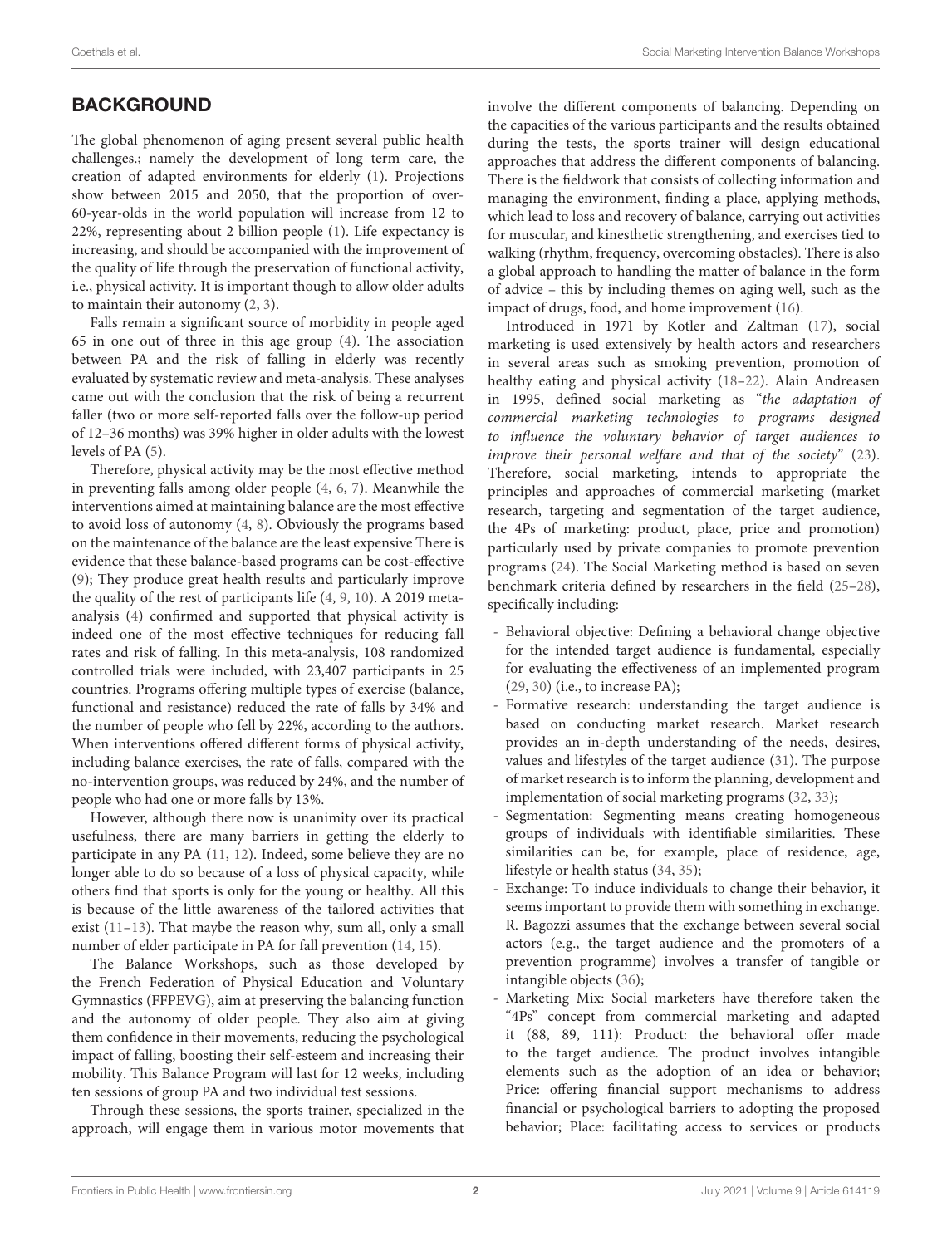

<span id="page-3-0"></span>that enable a change toward the proposed behavior; Promotion: promoting the behavior through the use of communication tools;

- Competition: In social marketing, as in commercial marketing, practitioners need to be aware that there are sources of competition to the adoption of the proposed behavior [\(23,](#page-9-6) [30\)](#page-9-11). The main source of competition is the tendency of the target audience to maintain their current behavior, especially when that behavior involves an addiction (tobacco, alcohol, drugs, etc.) [\(37\)](#page-9-18).
- Evaluation: An assessment of the program is carried out.

Social marketing principles for preventional intervention have been successfully used in various field, including smoking prevention, healthy eating promotion, alcoholism reduction, and physical activity promotion [\(13](#page-8-12)[–15\)](#page-9-1). Furthermore, these social marketing initiatives have been effective in various age groups, from adolescents [\(38\)](#page-9-19), adults [\(39\)](#page-9-20) to older adulsts [\(40\)](#page-9-21).

Although this method has proven its worth in these other contexts, its use in getting older adults to take part in regular PA remains limited [\(41\)](#page-9-22).

The main objective of this study is to determine whether associating a Social Marketing program would increase the attendance rate of people aged 60 and over in Group Balance Workshops.

The secondary objectives of this study are: (1) to increase the participation rate in the Balance Workshop sessions, (2) to increase the level of the quality of life of the participants, and (3) to increase the level of PA among the people participating in the study.

## MATERIALS AND METHODS

## Design and Setting (Study Status)

This quasi-experimental multicenter study is being conducted in three French Regions (Loire, Haute-Loire and Rhône). The quasiexperimental model was decided upon in view of testing causal hypotheses. It is envisaged that the program will be evaluated using a set of indicators that have been predefined.

The distribution of participants between the two groups (Test and Control) was based on the choice of the study designers. A Comparison group that is as close as possible to the Test group in terms of initial characteristics will allow us to identify the outcomes in the case where the Social Marketing campaign is not implemented. This method will bring proof as to whether the program will be the cause of the differences in outcomes between the Test and Comparison groups.

The Loire and Haute-Loire Regions were selected for the campaign to promote the Balance Workshops against falls in the older population. This was because of the presence of our partners for the implementation of the study. The Rhône Region was selected, not as a Test, but as the Control Area (**[Figure 1](#page-3-0)**).

The Social Marketing Campaign consists of three ways; firstly, by a Communication Campaign in the two Test Areas using advertisements developed and posted in the local print media. Secondly, flyers have been designed to be distributed by our local partners. Finally, conferences for older people will be organized in the test areas to reach the target audience for this program.

Finally, to encourage people to participate in this PA program, a gift card worth 20  $\in$  will be distributed to participants at registration. Then, a second gift card worth  $\epsilon$  20 will be distributed to those who carry out at least 10 sessions out of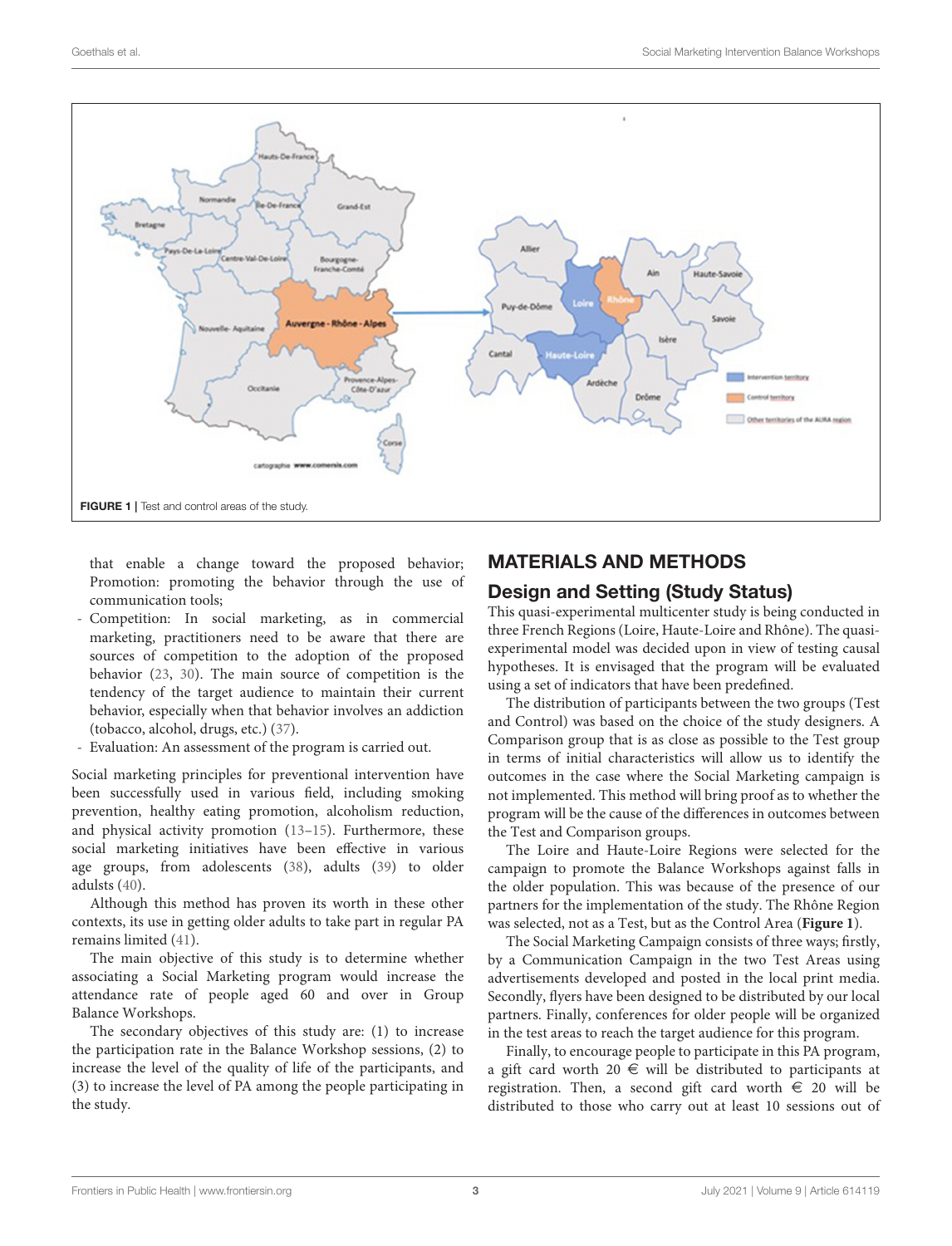

<span id="page-4-0"></span>the 12 offered. This study will last for 18 months. The study is underway and started in March 2020. The study flow-chart (**[Figure 2](#page-4-0)**) summarize the study.

#### Recruitment in the Test Area Selection

Individuals in the study areas who have seen the advertisement for the Balance Workshops and who fulfill the inclusion criteria will be eligible for the study. They will contact our partners ("Atouts Prévention" and "Association Régionale Santé Prévention sur les Territoires Auvergne" through the contact details provided alongside the advertisements) to register for the workshops organized by the French Federation of Physical Education and Voluntary Gymnastics (FFPEVG) at the local level.

#### Registration

During the first session, each study participant will be given an Information Sheet as well as a 20  $\in$  gift card. A computerized data collection tool designed for the study and allowing for the constitution of the database will be available during the collection phase from the first session of the workshops and then 6 months after inclusion.

#### Follow-Up

Those who consent to participate in the study will go through all the sessions for the 12 weeks. Gift cards will be distributed to those who complete 10 of the 12 sessions. During the 1st and 12th sessions, the FFPEVG organizers will collect the previously mentioned data from the study participants. Finally, 3 months after the end of the Balance Workshop sessions, participants will be contacted by the Principal Investigator by telephone to collect the same data.

## Recruitment in the Control Area **Selection**

In the same way as when registering people for the Balance Workshops, the FFPEVG of the Rhône will contact older people who meet the inclusion criteria.

#### Registration

During the first session, each study participant will be given an Information Sheet. A computerized data collection tool designed for the study and allowing for the constitution of the database will be available during the collection phase from the first session of the workshops and then 6 months after inclusion.

#### Follow-Up

Those who consent to participate in the study will go through all the sessions for the 12 weeks. During the 1st and 12th sessions, the FFPEVG organizers will collect the previously mentioned data from the study participants. Finally, 3 months after the end of the Balance Workshop sessions, the Principal Investigator will contact participants by telephone to collect the same data.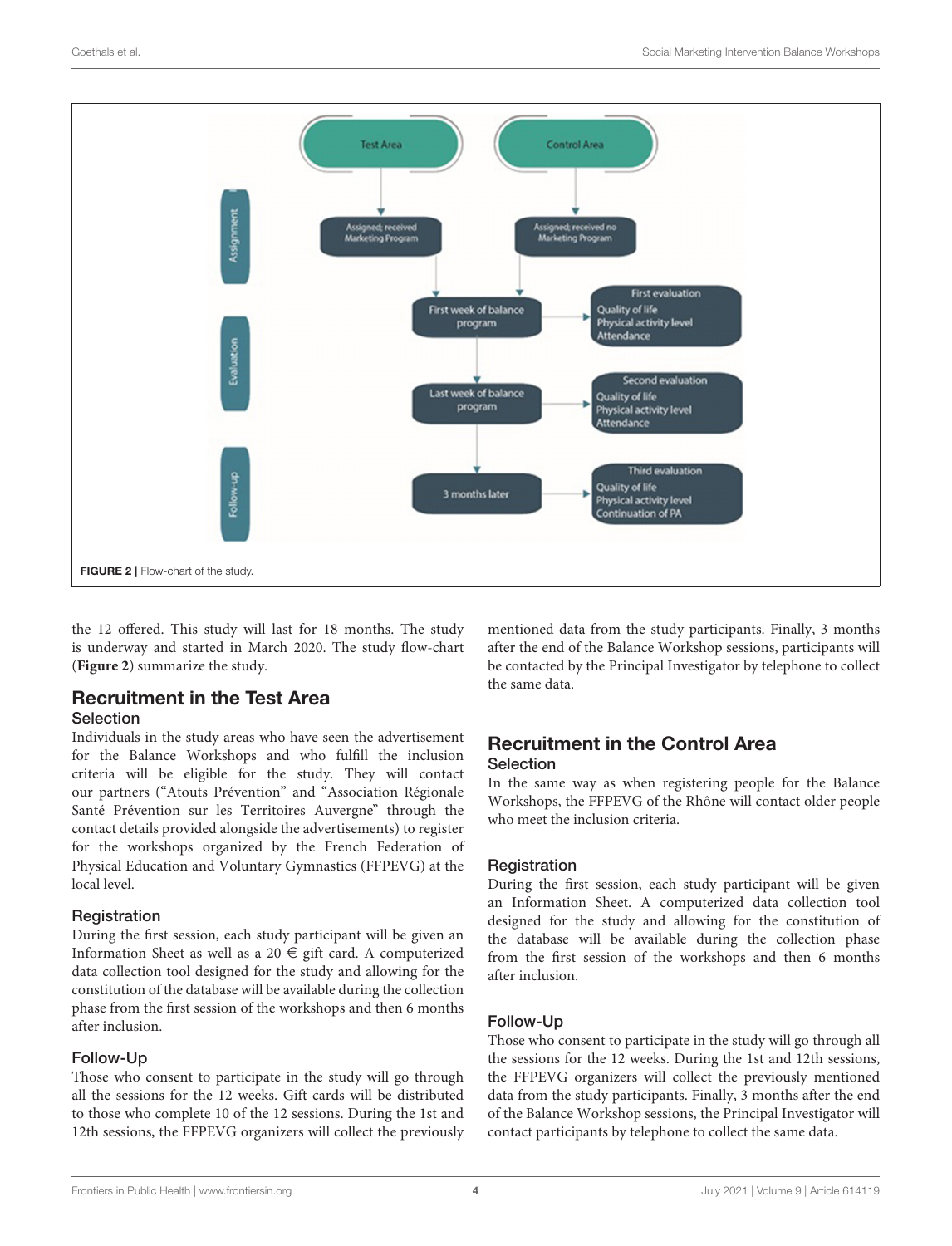#### End of Study

The end of the study for the participants will be marked by the completion of the telephone interview 3 months after the end of a cycle of Balanced Workshops.

#### **Duration of Participation in the Study**

An average of 6 months per participant.

#### Inclusion Criteria

- Individuals aged 60 and over
- Individuals living in the Loire, Haute-Loire or Rhône Regions of France
- Individuals who do not have medical contraindications concerning participation in moderate PA
- Individuals who have been fully informed about the study, including their rights over the data to be collected

#### Non-inclusion Criteria

- Persons unfit to participate in Balance Workshop sessions
- Persons already enrolled in a similar PA

### Partial or Permanent Exclusion Criteria

All participants will be free to cancel the full recording of their data or stop some particular recording in progress. This will be considered as change of opinion or refusal of data transfer. In such a case, the data will not be taken into account and the participant will be classified among the premature stopping of the study by withdrawal.

#### Evaluation Criteria

The primary endpoint is the attendance rate of the participants in the Balance Workshop sessions for fall prevention. The secondary evaluation criteria are the number of calls received for a registration request, the evolution of the level of the quality of life using the SF 36 questionnaire [\(42,](#page-9-23) [43\)](#page-9-24) and the evolution of the level of PA of the participants using the short version of the IPAQ questionnaire for older adults [\(44\)](#page-9-25).

### Recorded Variables and Source Data

Data will be collected directly from the questionnaires as the study progresses.

The information collected on the participants will include:

- Sociodemographic characteristics: Age, subjective age, sex, level of education, family situation, living conditions
- Attendance and participation rates in the workshops
- How they got to know about the Balance Workshops.
- Individual Precariousness Index Evaluation of the Deprivation and Inequalities of Health in Healthcare Centers (EPICES) Score: This assessment is made up of 11 questions that summarize the precarious situation of a person. A coefficient is assigned to each response, the sum of which gives the EPICES score which is continuous, and varies from zero (lack of precariousness) to 100 (maximum precariousness). The evaluation of this score has been relevant in detecting and quantifying precariousness. A value of 30 is considered as the Precariousness Threshold according to EPICES [\(45\)](#page-9-26).
- Level of quality of life: Questionnaire SF 36 is the generic questionnaire most often used in Medicine for the evaluation of the quality of life in general. It analyzes the physical, emotional and mental dimensions. The full version includes 36 questions [\(42,](#page-9-23) [43\)](#page-9-24). A score for each dimension of the SF-36 is calculated, ranging from 0 to 100. Poor health, loss of function, and presence of pain were scored as low. Good health, absence of functional deficit and pain were scored as high.
- Level of PA: IPAQ Questionnaire E is a short version of the International Physical Activity Questionnaire for older adults. It was validated for the assessment of the level of PA in older adults and has seven questions that classify them at various levels of PA [\(44\)](#page-9-25). Official IPAQ guidelines [\(46\)](#page-9-27) are as follows: data are added "within each item (i.e., vigorous intensity, moderate intensity, and walking) to estimate the total amount of time spent engaged in PA per week. Total weekly PA (MET-min week−1) was evaluated by adding the products of reported time for each item by a MET value, specific to each category of PA" [\(46\)](#page-9-27). "MET values were assigned as projected for use with elderly adults: vigorous  $PA = 5.3$  METs, moderate  $PA = 3.0 \text{ METs},$  and walking = 2.5 METs" [\(47\)](#page-9-28).

## STATISTICAL ANALYSES

## Number of Participants Required

In the Balance Workshops carried out by the "Caisses d'Assurance Retraite et de la Santé au Travail" (CARSAT) for the Loire and Rhône Regions in 2018, about 43% of those who registered went through the 12 sessions. Attendance was at 44% in the Loire Region and 42% in the Rhône Region. In our study, we hope to raise the attendance by about 20%, to get to 63% per group who go through the 12 sessions.

We compared two binomial proportions observed with:

$$
\pi 1 = 0.43 \quad \pi 2 = 0.63
$$
  

$$
\alpha = 5\% \quad Power1 - \beta = 0.9
$$

The total number of participants required is 210 (with 105 for the Test Area and 105 for the Control Area).

## Description of Statistical Methods

The analyses will be carried out on the entire study population and also by groups, depending on whether they received the specific advertisement materials or not.

### Univariate Analyses

Descriptive analyses of the variables collected on the study population; comparison of the participants according to their groups using parametric or non-parametric tests according to the distribution of the variables (Chi-Square Test for quantitative variables, Student Test for qualitative variables, and the significance of the tests at 5%).

#### Multivariate Analyses

Analysis of Variance (ANOVA), Generalized Linear Model (GLM), Mixed Model, analyses of multiple components to identify groups of individuals (the study of their profiles).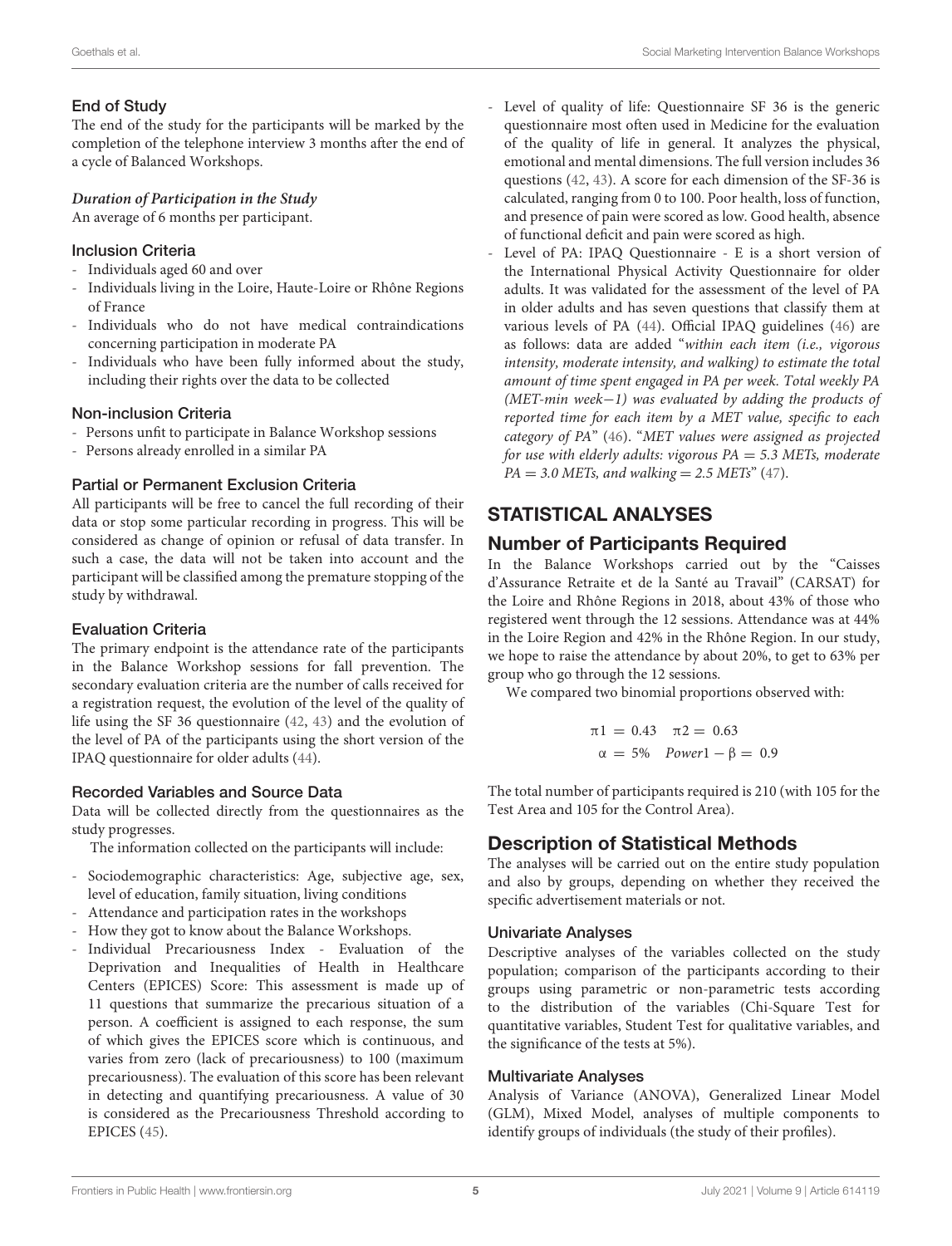#### <span id="page-6-0"></span>**TABLE 1** | Definition and evaluation of each social marketing benchmark criteria.

| Social marketing<br>steps | <b>Définition</b>                                                                                                                                                                                                                                                                                                                                                                                                                                                                                                                                                                                       | <b>Evaluation</b>                                                                                                                                                                                                                                                                                                                      |
|---------------------------|---------------------------------------------------------------------------------------------------------------------------------------------------------------------------------------------------------------------------------------------------------------------------------------------------------------------------------------------------------------------------------------------------------------------------------------------------------------------------------------------------------------------------------------------------------------------------------------------------------|----------------------------------------------------------------------------------------------------------------------------------------------------------------------------------------------------------------------------------------------------------------------------------------------------------------------------------------|
| Behavioral objective      | Defining a behavioral change objective for the intended target<br>audience is fundamental, especially for evaluating the<br>effectiveness of an implemented program                                                                                                                                                                                                                                                                                                                                                                                                                                     | Statistical analysis about an increase or not of PA participation and level                                                                                                                                                                                                                                                            |
| Formative research        | Understanding the target audience is based on conducting market<br>research. Market research provides an in-depth understanding of<br>the needs, desires, values and lifestyles of the target audience.<br>The purpose of market research is to inform the planning,<br>development and implementation of social marketing programs                                                                                                                                                                                                                                                                     | We did this step 1 year before the beginning of the study and allow us<br>to build the research protocol.                                                                                                                                                                                                                              |
| Segmentation              | Segmenting means creating homogeneous groups of individuals<br>with identifiable similarities. These similarities can be, for example,<br>place of residence, age, lifestyle or health status                                                                                                                                                                                                                                                                                                                                                                                                           | Subgroup analysis, particularly by age group, will allow us to know if<br>this segmentation criterion was effective.<br>The qualitative survey of participants in the study areas (control and<br>intervention) will allow us to know if there was any pollution of the study<br>due to the geographical proximity of our territories. |
| Exchange                  | To induce individuals to change their behavior, it seems important<br>to provide them with something in exchange. R. Bagozzi assumes<br>that the exchange between several social actors (e.g., the target<br>audience and the promoters of a prevention programme) involves<br>a transfer of tangible or intangible objects (36);                                                                                                                                                                                                                                                                       | An intervention territory will offer the workshops for $0 \in \mathbb{R}$ and another<br>territory for 20€. The evaluation of the level of participation by adjusting<br>this parameter will allow us to evaluate the relevance of the free<br>workshops.                                                                              |
| Marketing mix             | Social marketers have therefore taken the "4Ps" concept from<br>commercial marketing and adapted it (88, 89, 111): Product: the<br>behavioral offer made to the target audience. The product involves<br>intangible elements such as the adoption of an idea or behavior;<br>Price: offering financial support mechanisms to address financial<br>or psychological barriers to adopting the proposed behavior;<br>Place: facilitating access to services or products that enable a<br>change toward the proposed behavior; Promotion: promoting the<br>behavior through the use of communication tools; | The qualitative survey among the participants of the study will allow us<br>to know the relevance of the actions proposed for the four components<br>of the marketing mix.                                                                                                                                                             |
| Competition               | In social marketing, as in commercial marketing, practitioners<br>need to be aware that there are sources of competition to the<br>adoption of the proposed behavior. The main source of<br>competition is the tendency of the target audience to maintain<br>their current behavior, especially when that behavior involves an<br>addiction (tobacco, alcohol, drugs, etc.).                                                                                                                                                                                                                           | The qualitative survey of participants will allow us to assess the<br>influence of other physical activity providers on the decision to<br>participate or not in the proposed program.                                                                                                                                                 |
| Evaluation                | An assessment of the program is carried out                                                                                                                                                                                                                                                                                                                                                                                                                                                                                                                                                             | We will conduct a statistical evaluation as well as a qualitative survey                                                                                                                                                                                                                                                               |

## Evaluation of the Social Marketing Benchmark Criteria

The **[Table 1](#page-6-0)** present the definition and the evaluation of each social marketing benchmark criteria.

## **Monitoring**

No extra examinations or treatment besides traditional practices will be done; except the digitization of all findings for analysis. During analysis, data will be kept confidential and anonymous. No intervention will be done outside of normal practice. For participants, we do not forsee any unusual risk or specific constraint.

## Ethical Considerations

The "Crédit Agricole Loire/Haute-Loire" Foundation funded the study and the Jean Monnet University of Saint-Etienne reviewed it. The Ethics Committee of the University Teaching Hospital of Saint-Etienne approved and peerreviewed the study on September 6th, 2019, under Reference Number: IRBN622019/CHUSTE.

Data collection will start in September 2020 and the planned end date for this activity is July 2021. Data analysis will take place in the summer of 2021 and the first results are expected to be published in late 2021.

All participants will receive information brochures, and give their oral informed consent (because of more difficulties in seeing and writing in older adults).

Approval for important protocol modifications will be sought from the Ethics Committee as the need may arise. There are no anticipated risks associated with participation in the study. Patients will be free to withdraw at any time. Data will be kept confidential and anonymized for the analyses.

## Access to Data

Accessibility to cleaned data to all Principal Investigators will be guaranteed. Project data sets will be kept on the LimeSurvey database created for the study, and the data sets will be accessed through a password. Project Principal Investigators will have unlimited access to their own site's data sets, but will need a permission to have access to other sites'data. In order to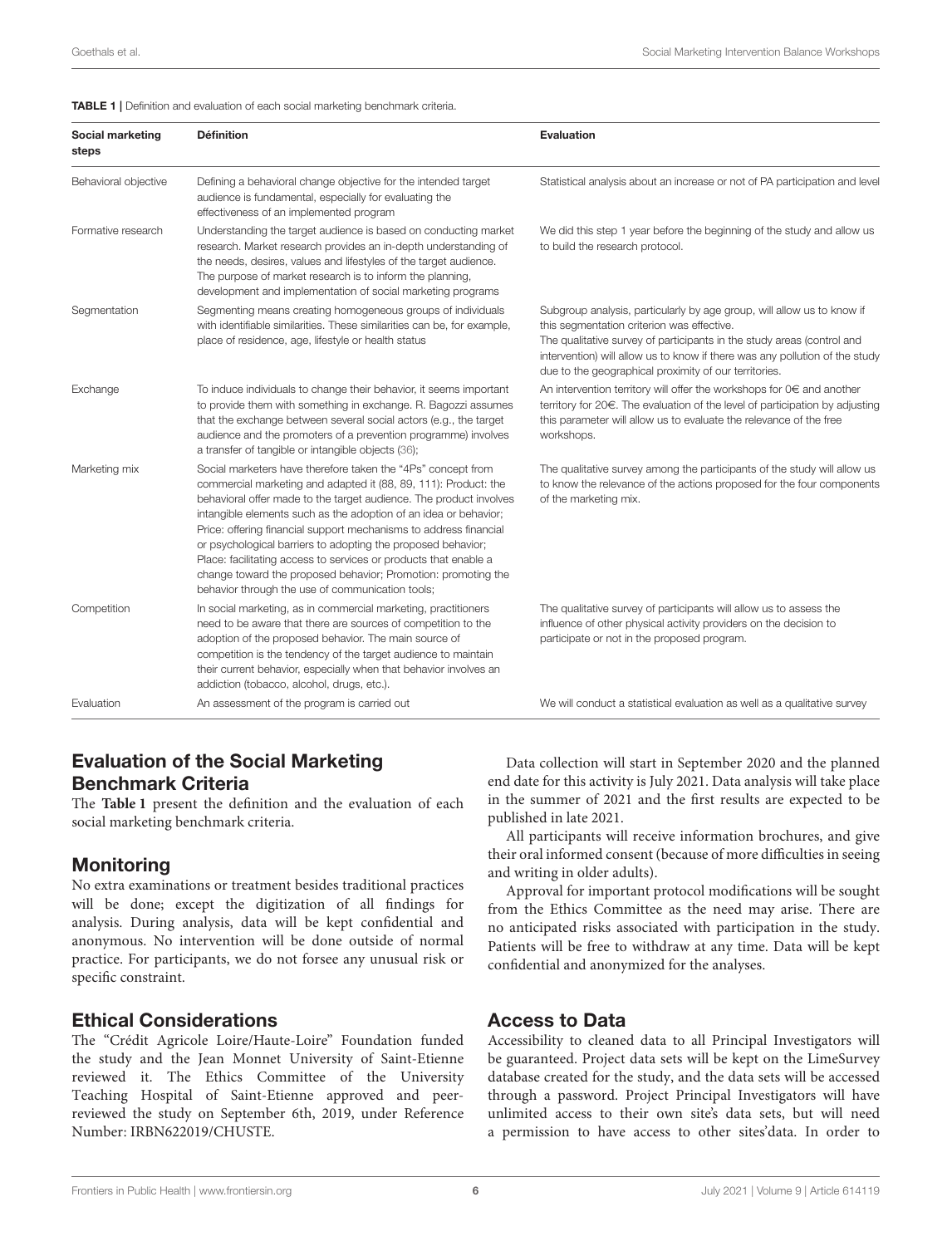re-inforce the confidentiality, data shared with project team members will be blinded.

## Publication Policy

The authors will review all publications following the guidelines given below.

#### Data Analysis and Release of Results

The scientific integrity of the project requires that sites'data be pooled before analysis and reported as such. Presentations and publications from the project will be expected to protect the integrity of the major objective(s) of the study. Presented data should not break the blind prior to the release of the endpoint data.

#### Review Process

Each paper or abstract, as described below, must be submitted for review of its appropriateness and scientific merit prior to submission.

#### Primary Outcome Papers

The primary outcome papers are publications that present outcome data, as decided by authors.

#### Other Study Papers, Abstracts and Presentations

Within this category fall all studies except those designated as "Primary Outcome." Authors should all approved a paper or abstract before submission.

In case of calls to contribution (papers, workshops, symposia, volumes, etc) in respect to related studies, authors may select other team members to bring in their contribution. If time permits, this call may be shared with all team members.

## Reproducible Research

Data sharing statement: No later than 3 years after the collection of the year-1 data, they will be deposited, coded and anonymous in an appropriate data archive for sharing purposes.

## **DISCUSSION**

Our study will assess whether a Social Marketing approach is more effective in encouraging older adults to participate in Balance Workshops to prevent falls and to be diligent throughout the program. In 2017 in France, more than 76% of everyday accidents among people aged 65 and over were falls [\(48\)](#page-9-29). Group physical activity offers exist in the country and are very often free. However, few older people participate in such programs. Strategies to increase PA levels, including improving balance, are therefore of particular importance.

Different methods are available for professionals to use to increase PA among older adults. social marketing is used extensively by health actors and researchers in several areas such as smoking prevention, promotion of healthy eating and physical activity [\(18](#page-9-4)[–22\)](#page-9-5). Prevention interventions, based on social marketing principles, have been successfully carried out in different [\(13–](#page-8-12)[15\)](#page-9-1) and age groups [\(38](#page-9-19)[–40\)](#page-9-21).

Our study used the classic and widely-cited Social Marketing benchmark criteria as defined by Andreasen [\(30\)](#page-9-11) and Gallopel-Morvan et al. [\(28\)](#page-9-9), including the evaluation as a major step in the process (a seventh criterion) [\(28\)](#page-9-9). However, it is difficult to evaluate the efficiency of Social Marketing in promoting PA among seniors. Few strategies used so far did not apply all the seven benchmark criteria [\(49\)](#page-9-30). Fujihira et al. [\(41\)](#page-9-22) and Goethals et al. [\(49\)](#page-9-30) have showed that as a program frequently uses the social marketing benchmark criteria defined by Andreasen, it becomes more and more effective at changing the behaviors of its target population. Other reviews [\(18,](#page-9-4) [19,](#page-9-31) [50\)](#page-9-32) have used the same classification criteria as Andreasen and reported similar findings. Social Marketing may therefore be potentially efficient in promoting PA among seniors [\(49\)](#page-9-30). Given its increased use in such initiatives [\(51\)](#page-9-33), we aimed at confirming its effectiveness among older adults.

This study brings together a provider (the FFPEVG) and promoters ("Atout Prévention Rhône-Alpes" and ARSEPT Auvergne) which, in this case, are medico-social groups. Currently, the locations where the Balance Workshops take place belong neither to the provider nor to the promoters. To facilitate the setting up of these structures in our areas of intervention, we established collaborations with the City or Community Social Action Centers, which have rooms and gymnasia for such purposes. This joint collaboration between these various groups in these regions will provide a global solution to encourage older adults to move toward PA centered on balance.

Accessibility to the workshops, whether physical and/or financial, is an essential condition for the participation of older adults in these activities [\(52\)](#page-9-34). This study will lead to the establishment of new workshops in all these areas of intervention, thus making the product more accessible to the target audience. Also, even if this Balance Workshop program is free in one region and costs very little in another, we wanted to offer incentives to be able to deepen our knowledge of their capacity or not to increase participation in our program.

The adaptation of the program to the needs and expectations of the older adults is also a condition that favors their participation [\(52\)](#page-9-34). That is why we interviewed some of them to identify these issues and improve on our program. From the survey, we developed an intervention strategy that included appropriate communication with them (modification of communication tools and use of new media validated by them) and training of professionals with particular emphasis on the fears and expectations of their trainees.

We equally chose geographic segmentation. The Loire and Haute-Loire (Test) Regions will receive the marketing campaign, but not the Control Area (Rhône Region). These are neighboring Regions, so this introduces a bias in our study. Therefore, those who will run the program particularly in the Control Area, may have to make more efforts to increase participation in their workshops. Besides, local newspapers that are distinct for each area are being used to promote the workshops. However, these older adults move around; and so, some who live in the Control Area may become aware of the campaign and may want to participate in the workshops. There is therefore a risk of contamination of the study.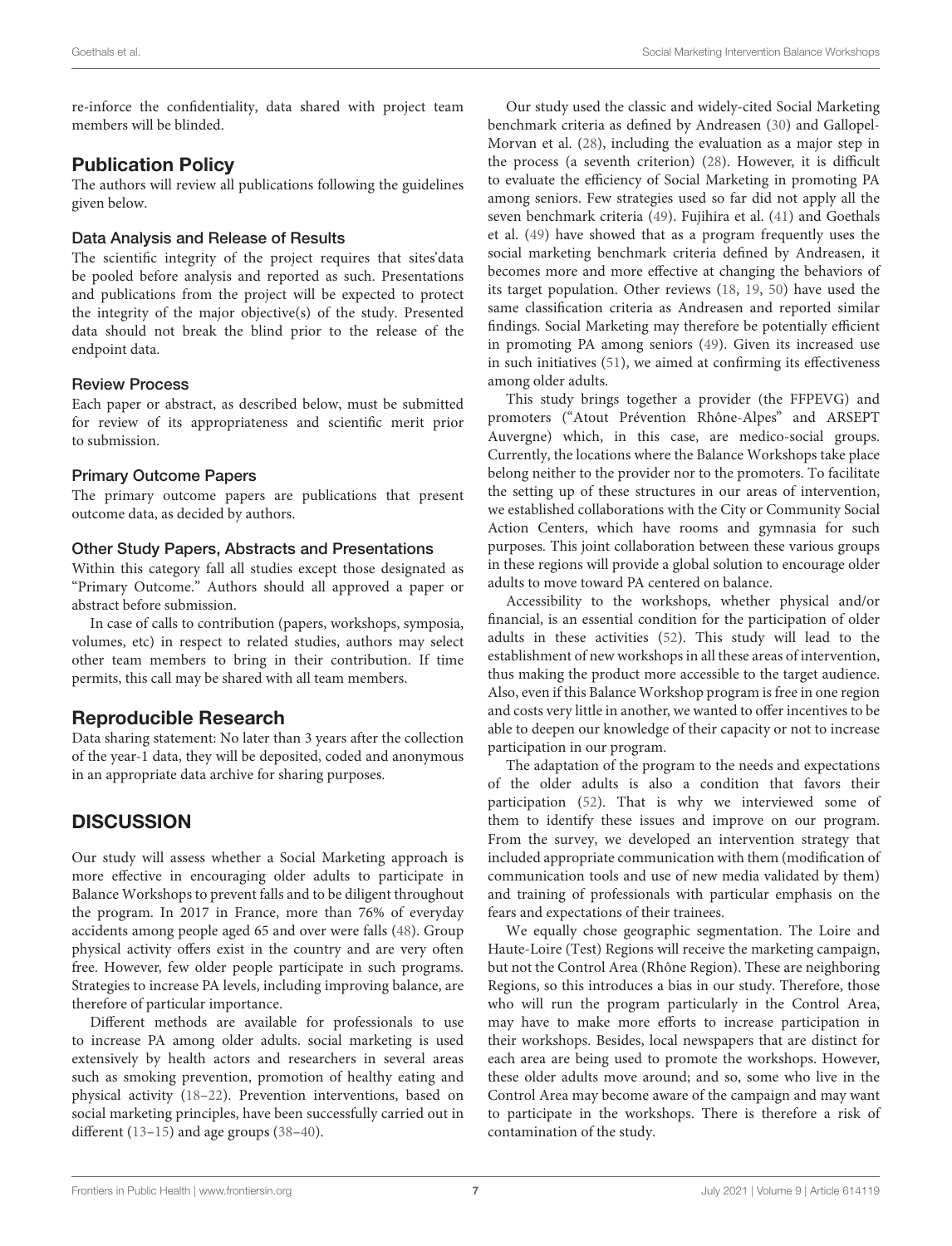Finally, though this study focuses on the evaluation of the whole intervention, stepwise evaluations will have to be carried out. For a start, an evaluation of the effectiveness of the campaign will be undertaken through the collection of data on the intention to participate in the study and to attend the workshops. Alongside, an economic evaluation will have to be done to know the most cost-effective and appropriate method of communication through which to encourage older adults to commit themselves to the program. A statistical evaluation will also have to be conducted to first of all highlight whether or not the campaign is more effective in the Test Area than in the Control Area. Then, in a second step, it will assess the evolution of the quality of life with PA levels as a function of exposure to the campaign. Lastly, a qualitative evaluation of the campaign will need to be carried out on the older adults and also on the actors in the field. This study will therefore evaluate the effectiveness of this Social Marketing approach and, if positive, will maximize the probability of the measures applied to be more sustainably adopted in the community.

However, this quasi-experimental model has some limitations. Just like for any technique applied only at the end of a program, the method can be significantly hampered by the lack of baseline data. Since such methods are based on certain causal assumptions, conclusions on causality are less pertinent/persuasive than those resulting from a randomized controlled trial.

## **CONCLUSION**

The results of this first study will demonstrate whether or not social marketing for promoting group balance workshops in the elderly will increase their attendanceship in adapted physical activity sessions, especially those that prevent falls.

## **REFERENCES**

- <span id="page-8-0"></span>1. World Health Organisation. Vieillissement et Santé. (2018). Available online at:<http://www.who.int/mediacentre/factsheets/fs404/fr/> (accessed February 12, 2020).
- <span id="page-8-1"></span>2. Lau RS, Ohinmaa A, Johnson JA. Predicting the future burden of diabetes in alberta from 2008 to (2035). Can J Diabetes. (2011) 35:274- 81. doi: [10.1016/S1499-2671\(11\)53011-4](https://doi.org/10.1016/S1499-2671(11)53011-4)
- <span id="page-8-2"></span>3. Goethals L, Barth N, Guyot J, Hupin D, Celarier T, Bongue B. Impact of home quarantine on physical activity among older adults living at home during the COVID-19 pandemic: qualitative interview study. JMIR Aging. (2020) 3:e19007. doi: [10.2196/19007](https://doi.org/10.2196/19007)
- <span id="page-8-3"></span>4. Sherrington C, Fairhall NJ, Wallbank GK, Tiedemann A, Michaleff ZA, Howard K, et al. Exercise for preventing falls in older people living in the community. Cochrane Database Syst Rev. [\(2019\) 1:CD012424. doi: 10.1002/14651858.CD012424.](https://doi.org/10.1002/14651858.CD012424.pub2) pub2
- <span id="page-8-4"></span>5. Soares WJS, Lopes AD, Nogueira E, Candido V, de Moraes SA, Perracini MR. Physical activity level and risk of falling in community-dwelling older adults: systematic review and meta-Analysis. J Aging Phys Act. (2018) 27:1– 10. doi: [10.1123/japa.2017-0413](https://doi.org/10.1123/japa.2017-0413)
- <span id="page-8-5"></span>6. Grossman DC, Curry SJ, Owens DK, Barry MJ, Caughey AB, Davidson KW, et al. Interventions to prevent falls in community-dwelling older adults:

## DATA AVAILABILITY STATEMENT

The original contributions presented in the study are included in the article/supplementary material, further inquiries can be directed to the corresponding author.

## ETHICS STATEMENT

The studies involving human participants were reviewed and approved by Ethics Committee of the University Teaching Hospital of Saint-Etienne. Written informed consent for participation was not required for this study in accordance with the national legislation and the institutional requirements.

## AUTHOR CONTRIBUTIONS

LG and BB mounted the protocol and wrote the manuscript. BC and KG-M participated in mounting the protocol and corrected the manuscript. All authors have read and approved the final manuscript.

## FUNDING

The Crédit Agricole Loire/Haute-Loire Foundation and the French Federation of Physical Education and Voluntary Gymnastics (FFPEVG) funded this study. They played no role in the study design, collection, analysis and interpretation of the data, writing of the manuscript, or decision to submit the paper for publication.

## ACKNOWLEDGMENTS

We acknowledge funding support from the Crédit Agricole Loire/Haute-Loire Foundation and the French Federation of Physical Education and Voluntary Gymnastics (FFPEVG).

US preventive services task force recommendation statement. JAMA. (2018) 319:1696–704. doi: [10.1001/jama.2018.3097](https://doi.org/10.1001/jama.2018.3097)

- <span id="page-8-6"></span>7. Cunningham C, O' Sullivan R, Caserotti P, Tully MA. Consequences of physical inactivity in older adults: a systematic review of reviews and metaanalyses. Scand J Med Sci Sports. (2020) 30:816–27. doi: [10.1111/sms.13616](https://doi.org/10.1111/sms.13616)
- <span id="page-8-7"></span>8. Liu-Ambrose T, Davis JC, Best JR, Dian L, Madden K, Cook W, et al. Effect of a home-based exercise program on subsequent falls among communitydwelling high-Risk older adults after a fall: a randomized clinical trial. JAMA. (2019) 321:2092–100. doi: [10.1001/jama.2019.5795](https://doi.org/10.1001/jama.2019.5795)
- <span id="page-8-8"></span>9. Farag I, Howard K, Ferreira ML, Sherrington C. Economic modelling of a public health programme for fall prevention. Age Ageing. (2015) 44:409- 14. doi: [10.1093/ageing/afu195](https://doi.org/10.1093/ageing/afu195)
- <span id="page-8-9"></span>10. Carande-Kulis V, Stevens JA, Florence CS, Beattie BL, Arias I. A cost-benefit analysis of three older adult fall prevention interventions. J Safety Res. (2015) 52:65-70. doi: [10.1016/j.jsr.2014.12.007](https://doi.org/10.1016/j.jsr.2014.12.007)
- <span id="page-8-10"></span>11. Hughes SL, Williams B, Molina LC, Bayles C, Bryant LL, Harris JR, et al. Characteristics of physical activity programs for older adults: results of a multisite survey. Gerontologist. (2005) 45:667-75. doi: [10.1093/geront/45.5.667](https://doi.org/10.1093/geront/45.5.667)
- <span id="page-8-11"></span>12. Schutzer KA, Graves BS. Barriers and motivations to exercise in older adults. Prev Med. (2004) 39:1056-61. doi: [10.1016/j.ypmed.2004.04.003](https://doi.org/10.1016/j.ypmed.2004.04.003)
- <span id="page-8-12"></span>13. Yardley L, Bishop FL, Beyer N, Hauer K, Kempen GIJM, Piot-Ziegler C, et al. Older people's views of falls-prevention interventions in six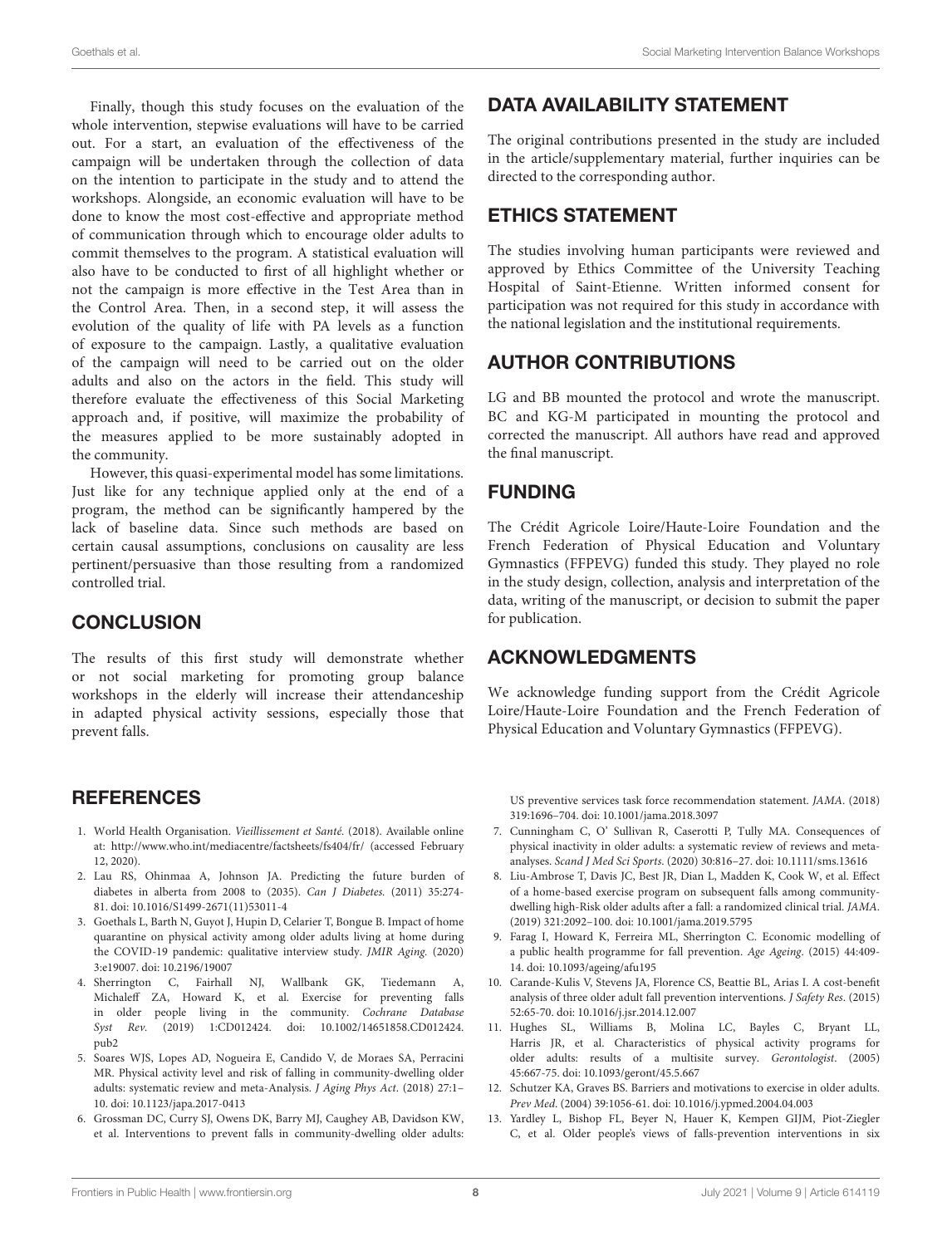European countries. Gerontologist[. \(2006\) 46:650-60. doi: 10.1093/geront/46.](https://doi.org/10.1093/geront/46.5.650) 5.650

- <span id="page-9-0"></span>14. Bongue B, Hugues J, Achour É, Colvez A, Sass C. Mieux prévenir les chutes chez les personnes âgées. Soins Gerontol. (2016) 21:24- 9. doi: [10.1016/j.sger.2016.05.006](https://doi.org/10.1016/j.sger.2016.05.006)
- <span id="page-9-1"></span>15. Dargent-Molina P, Cassou B. Prévention des Chutes Chez les Personnes âgées de Plus de 75 ans Vivant à leur Domicile: Analyse des Interventions Efficaces et Perspectives de Santé Publique. (2017). Available online at: [http://invs.](http://invs.santepubliquefrance.fr/beh/2017/16-17/2017_16-17_6.html) [santepubliquefrance.fr/beh/2017/16-17/2017\\_16-17\\_6.html](http://invs.santepubliquefrance.fr/beh/2017/16-17/2017_16-17_6.html) (accessed July 11, 2017).
- <span id="page-9-2"></span>16. Fédération Française d'Education Physiqye et de Gymnastique Volontaire. L'Équilibre, Où en est Vous Ffepgv. Available online at: [https://www.sport](https://www.sport-sante.fr/fr/gymnastique-volontaire-ffepgv/programmes-ffepgv-publics-specifiques/equilibre.html)[sante.fr/fr/gymnastique-volontaire-ffepgv/programmes-ffepgv-publics](https://www.sport-sante.fr/fr/gymnastique-volontaire-ffepgv/programmes-ffepgv-publics-specifiques/equilibre.html)[specifiques/equilibre.html](https://www.sport-sante.fr/fr/gymnastique-volontaire-ffepgv/programmes-ffepgv-publics-specifiques/equilibre.html) (accessed January 7, 2020).
- <span id="page-9-3"></span>17. Kotler P, Zaltman G. Social marketing: an approach to planned social change. J Mark. (1971) 35:3-12. doi: [10.1177/002224297103500302](https://doi.org/10.1177/002224297103500302)
- <span id="page-9-4"></span>18. Stead M, Gordon R, Angus K, McDermott L. A systematic review of social marketing effectiveness. Health Educ. (2007) 107:126-91. doi: [10.1108/09654280710731548](https://doi.org/10.1108/09654280710731548)
- <span id="page-9-31"></span>19. Carins JE, Rundle-Thiele SR. Eating for the better: a social marketing review (2000–2012). Public Health Nutr. (2014) 17:1628-39. doi: [10.1017/S1368980013001365](https://doi.org/10.1017/S1368980013001365)
- 20. Baril G, Paquette M-C. L'efficacité du Marketing Social en Promotion des Saines Habitudes de Vie. INSPQ. (2016). Available online at[: https://www.inspq.qc.ca/](https://www.inspq.qc.ca/publications/2141) [publications/2141](https://www.inspq.qc.ca/publications/2141) (accessed August 29, 2019).
- 21. Xia Y, Deshpande S, Bonates T. Effectiveness of social marketing interventions to promote physical activity among adults: a Systematic review. J Phys Act Health. (2016) 13:1263-74. doi: [10.1123/jpah.2015-0189](https://doi.org/10.1123/jpah.2015-0189)
- <span id="page-9-5"></span>22. Gordon R, McDermott L, Stead M, Angus K. The effectiveness of social marketing interventions for health improvement: what's the evidence? Public Health. (2006) 120:1133-9. doi: [10.1016/j.puhe.2006.10.008](https://doi.org/10.1016/j.puhe.2006.10.008)
- <span id="page-9-6"></span>23. Andreasen AR. Marketing Social Change. 1st Edn. San Francisco, CA: Jossey-Bass (1995). p. 348.
- <span id="page-9-7"></span>24. Gallopel-Morvan K. Marketing social et marketing social critique: quelle utilité pour la santé publique? Les Tribunes Santé. (2014) 45:37. doi: [10.3917/seve.045.0037](https://doi.org/10.3917/seve.045.0037)
- <span id="page-9-8"></span>25. Hastings G, Domegan C. Social Marketing: Rebels With a Cause. London: Routledge (2017). p. 900. doi: [10.4324/9781315648590](https://doi.org/10.4324/9781315648590)
- 26. French J, Gordon R. Strategic Social Marketing. Los Angeles: Sage (2015). p. 429.
- 27. Lee NR, Kotler P. Social Marketing. 5th Edn. Los Angeles, CA: SAGE Publication (2016). p. 567.
- <span id="page-9-9"></span>28. Gallopel-Morvan K. Le Marketing Social - de la Comprehension des Publics aux Changements de Comportement. Rennes: Ehesp (2019).
- <span id="page-9-10"></span>29. French J, Blair-Stevens C. Big Pocket Guide: Social Marketing. London: National Social Marketing Centre (2007). p. 138.
- <span id="page-9-11"></span>30. Andreasen AR. Marketing social marketing in the social change marketplace. J Public Policy Mark. [\(2002\) 21:3-13. doi: 10.1509/jppm.21.1.3.](https://doi.org/10.1509/jppm.21.1.3.17602) 17602
- <span id="page-9-12"></span>31. Grier S, Bryant CA. Social marketing in public health. Ann Rev Public Health. (2005) 26:319-39. doi: [10.1146/annurev.publhealth.26.021304.144610](https://doi.org/10.1146/annurev.publhealth.26.021304.144610)
- <span id="page-9-13"></span>32. Carins JE, Rundle-Thiele SR, Fidock JJT. Seeing through a glass onion: broadening and deepening formative research in social marketing through a mixed methods approach. J Mark Manag. (2016) 32:1083-102. doi: [10.1080/0267257X.2016.1217252](https://doi.org/10.1080/0267257X.2016.1217252)
- <span id="page-9-14"></span>33. Gittelsohn J, Harris SB, Whitehead S, Wolever TM, Hanley AJ, Barnie A, et al. Developing diabetes interventions in an ojibwa-Cree community in northern ontario: linking qualitative and quantitative data. Chronic Dis Can. (1995) 16:157-64.
- <span id="page-9-15"></span>34. Walsh G, Hassan LM, Shiu E, Andrews JC, Hastings G. Segmentation in social marketing: insights from the European union's multi-country, antismoking campaign. Eur J Mark[. \(2010\) 44:1140-64. doi: 10.1108/0309056101](https://doi.org/10.1108/03090561011047562) 1047562
- <span id="page-9-16"></span>35. Barnett C, Mahony N. Segmenting Publics. Bristol: National Co-ordinating Centre for Public Engagement (2011).
- <span id="page-9-17"></span>36. Bagozzi RP. Marketing as exchange: a Theory of transactions in the marketplace. Am Behav Sci. (1978) 21:535in the marketplace. Am Behav Sci. (1978) 21:535- 56. doi: [10.1177/000276427802100406](https://doi.org/10.1177/000276427802100406)
- <span id="page-9-18"></span>37. Kotler P, Lee N. Social Marketing: Influencing Behaviors for Good. Los Angeles, CA: SAGE (2008). p. 457.
- <span id="page-9-19"></span>38. Aceves-Martins M, Llauradó E, Tarro L, Moreno-García CF, Trujillo Escobar TG, Solà R, et al. Effectiveness of social marketing strategies to reduce youth obesity in european school-based interventions: a systematic review and meta-analysis. Nutr Rev. (2016) 74:337-51. doi: [10.1093/nutrit/nuw004](https://doi.org/10.1093/nutrit/nuw004)
- <span id="page-9-20"></span>39. Kubacki K, Rundle-Thiele S, Pang B, Buyucek N. Minimizing alcohol harm: a systematic social marketing review (2000–2014). J Bus Res. (2015) 68:2214- 22. doi: [10.1016/j.jbusres.2015.03.023](https://doi.org/10.1016/j.jbusres.2015.03.023)
- <span id="page-9-21"></span>40. Evers U, Jones SC, Iverson D, Caputi P. "Get Your Life Back": process and impact evaluation of an asthma social marketing campaign targeting older adults. BMC Public Health. (2013) 13:759. doi: [10.1186/1471-2458-13-759](https://doi.org/10.1186/1471-2458-13-759)
- <span id="page-9-22"></span>41. Fujihira H, Kubacki K, Ronto R, Pang B, Rundle-Thiele S. Social marketing physical activity interventions among adults 60 years and older: a systematic review. Soc Mark Q. (2015) 21:214–29. doi: [10.1177/1524500415606671](https://doi.org/10.1177/1524500415606671)
- <span id="page-9-23"></span>42. Leplège A, Ecosse E, Verdier A, Perneger TV. The French sF-36 health survey: translation, cultural adaptation and preliminary psychometric evaluation. J Clin Epidemiol. (1998) 51:1013–23. doi: [10.1016/S0895-4356\(98\)00093-6](https://doi.org/10.1016/S0895-4356(98)00093-6)
- <span id="page-9-24"></span>43. Ware JE, Kosinski M, Gandek B, Aaronson NK, Apolone G, Bech P, et al. The factor structure of the SF-36 health survey in 10 countries: results from the IQOLA project. J Clin Epidemiol. (1998) 51:1159– 65. doi: [10.1016/S0895-4356\(98\)00107-3](https://doi.org/10.1016/S0895-4356(98)00107-3)
- <span id="page-9-25"></span>44. Hurtig-Wennlöf A, Hagströmer M, Olsson LA. The international physical activity questionnaire modified for the elderly: aspects of validity and feasibility. Public Health Nutr. (2010) 13:1847- 54. doi: [10.1017/S1368980010000157](https://doi.org/10.1017/S1368980010000157)
- <span id="page-9-26"></span>45. Labbé É, Moulin JJ, Guéguen R, Sass C, Chatain C, Gerbaud L. Un indicateur de mesure de la précarité et de la ≪ santé sociale ≫ : le score EPICES. La Revue l'Ires. (2007) 53:3–49. doi: [10.3917/rdli.053.0003](https://doi.org/10.3917/rdli.053.0003)
- <span id="page-9-27"></span>46. Guidelines for data processing analysis of the International Physical Activity Questionnaire (IPAQ) - Short and long forms – ScienceOpen. Available online at: [https://www.scienceopen.com/document?vid=b223350f](https://www.scienceopen.com/document?vid=b223350f-d159-4043-9b48-e2031f210a3c)[d159-4043-9b48-e2031f210a3c](https://www.scienceopen.com/document?vid=b223350f-d159-4043-9b48-e2031f210a3c) (accessed May 6, 2021).
- <span id="page-9-28"></span>47. Tomioka K, Iwamoto J, Saeki K, Okamoto N. Reliability and validity of the international physical activity questionnaire (IPAQ) in elderly adults: the fujiwara-kyo study. J Epidemiol. (2011) 21:459–65. doi: [10.2188/jea.JE20110003](https://doi.org/10.2188/jea.JE20110003)
- <span id="page-9-29"></span>48. Enquête Permanente sur les Accidents de la Vie Courante (EPAC). (2019). Available online at: /maladies-et-traumatismes/traumatismes/enquetepermanente-sur-les-accidents-de-la-vie-courante-epac (accessed November 6, 2019).
- <span id="page-9-30"></span>49. Goethals L, Barth N, Hupin D, Mulvey MS, Guyot J, Celarier T, et al. Social Marketing Interventions to Promote Physical Activity Among 60 Years and Older: A Systematic Review of the Literature. (2020). Available online at: <https://www.researchsquare.com/article/rs-9845/v3> (accessed July 7, 2020).
- <span id="page-9-32"></span>50. Pang B, Kubacki K, Rundle-Thiele S. Promoting active travel to school: a systematic review (2010–2016). BMC Public Health. (2017) 17:638. doi: [10.1186/s12889-017-4648-2](https://doi.org/10.1186/s12889-017-4648-2)
- <span id="page-9-33"></span>51. Kubacki K, Ronto R, Lahtinen V, Pang B, Rundle-Thiele S, Pang B, et al. Social marketing interventions aiming to increase physical activity among adults: a systematic review. Health Educ. (2017) 117:69– 89. doi: [10.1108/HE-02-2016-0008](https://doi.org/10.1108/HE-02-2016-0008)
- <span id="page-9-34"></span>52. Pin S, Spini D, Bodard J, Arwidson P. Facteurs facilitant et entravant la participation des personnes âgées à des programmes de prévention des chutes: une revue de la littérature. Revue d'Épidémiol Santé Publique. (2015) 63:105– 18. doi: [10.1016/j.respe.2014.10.008](https://doi.org/10.1016/j.respe.2014.10.008)

**Conflict of Interest:** The authors declare that the research was conducted in the absence of any commercial or financial relationships that could be construed as a potential conflict of interest.

Copyright © 2021 Goethals, Barth, Hupin, Chapoton, Guyot, Celarier, Roche, Gallopel-Morvan and Bongue. This is an open-access article distributed under the terms of the [Creative Commons Attribution License \(CC BY\).](http://creativecommons.org/licenses/by/4.0/) The use, distribution or reproduction in other forums is permitted, provided the original author(s) and the copyright owner(s) are credited and that the original publication in this journal is cited, in accordance with accepted academic practice. No use, distribution or reproduction is permitted which does not comply with these terms.